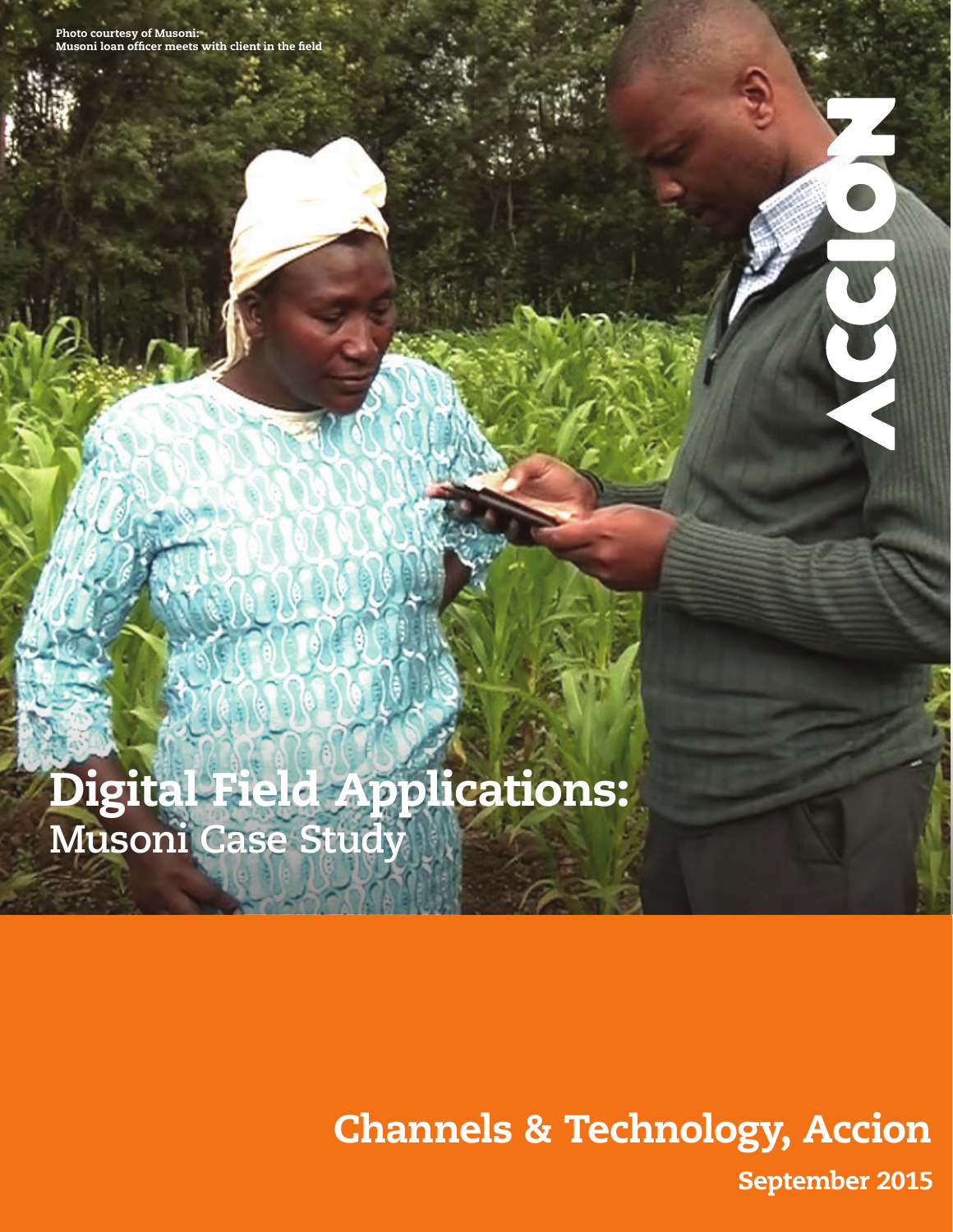# **Table of Contents**

- **Acknowledgments**
- 4 1. Executive Summary
- **1.1 Findings**
- 5 2. Introduction
- **2.1 Overview of the Digital Field Application at Musoni**
- 7 3. Implementation Process
- **3.1 Planning & Analysis Phase**
- **8 3.2 Development & Implementation Phase**
- **8 3.3 Pilot & Rollout Phase**
- 3.3.1 Pilot
- 3.3.2 Rollout

#### 10 4. Impact

- **10 4.1 Client Benefits**
- **4.2 Institutional Benefits**
- 4.2.1 Cost Savings
- 4.2.2 Efficiency Enhancements
- 4.2.3 Adjacent Benefits
- **4.3 Challenges & Lessons Learned**
- 5. Business Case
- **5.1 DFA Costs**
- **5.2 DFA Revenues & Cost Savings**
- 6. Next Steps for Musoni
- **Project Team**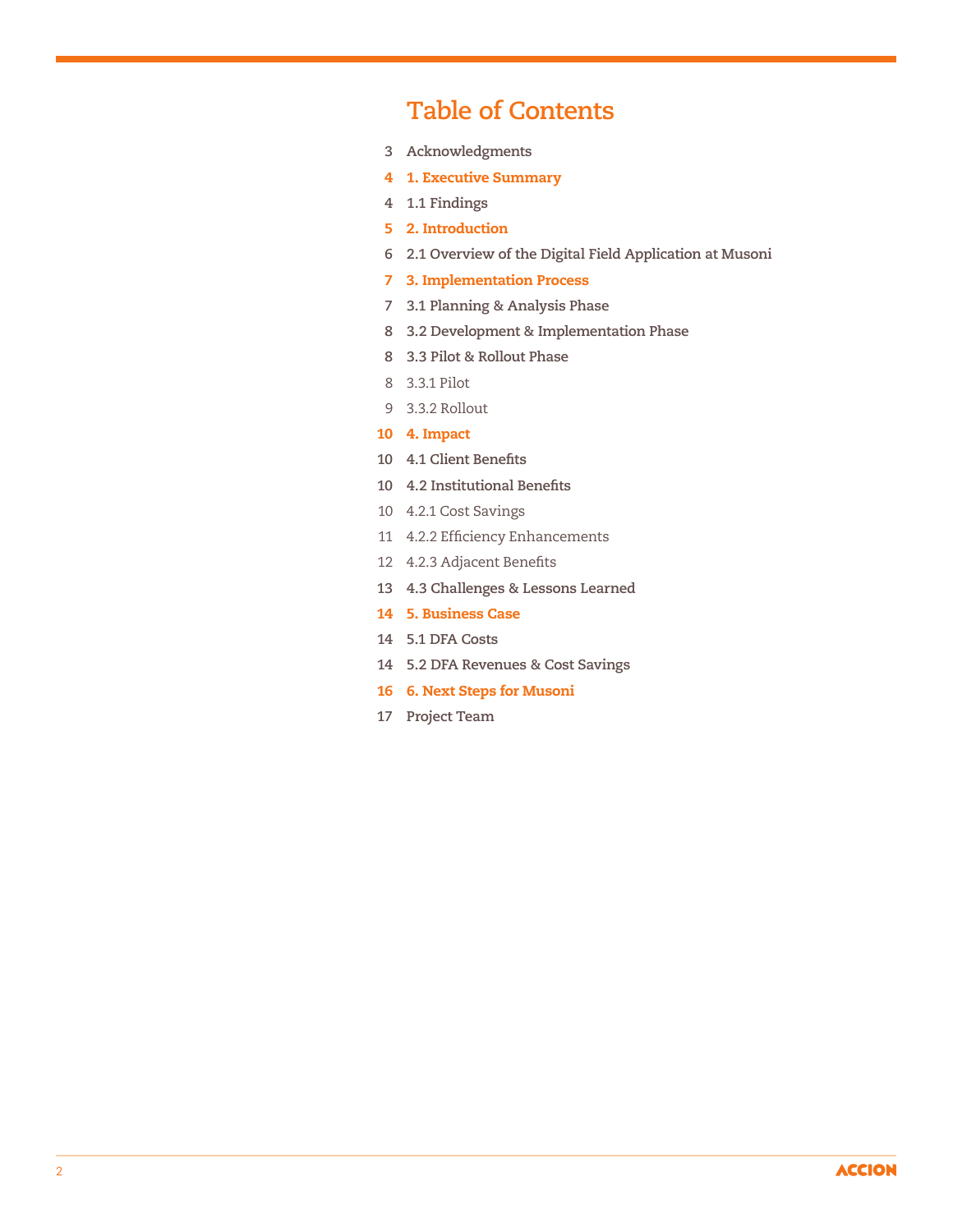## **Acknowledgments**

We would like to thank the management of Musoni Kenya for partnering with us and contributing to this case study and business model. Additional thanks to the technology solution provider Musoni Services for their technical contributions.



## **About Channels & Technology**

Accion is a global nonprofit dedicated to building a financially inclusive world with economic opportunity for all, by giving people the financial tools they need to improve their lives. Accion's Channels & Technology team is an experienced group of professionals who have worked with a variety of financial institutions and FinTech companies to plan, test and implement innovative technologies and methods to reduce the bottlenecks for achieving financial inclusion growth and scale.

## **About Software Group**

Software Group is a technology company focused on providing products and services to the financial inclusion sector. With global operations, Software Group has a wealth of experience in deploying complex technology solutions for its clients. In addition to designing and deploying solutions, Software Group provides consulting services, with a particular focus on assignments that, as with this case study, help share lessons learned from the sector.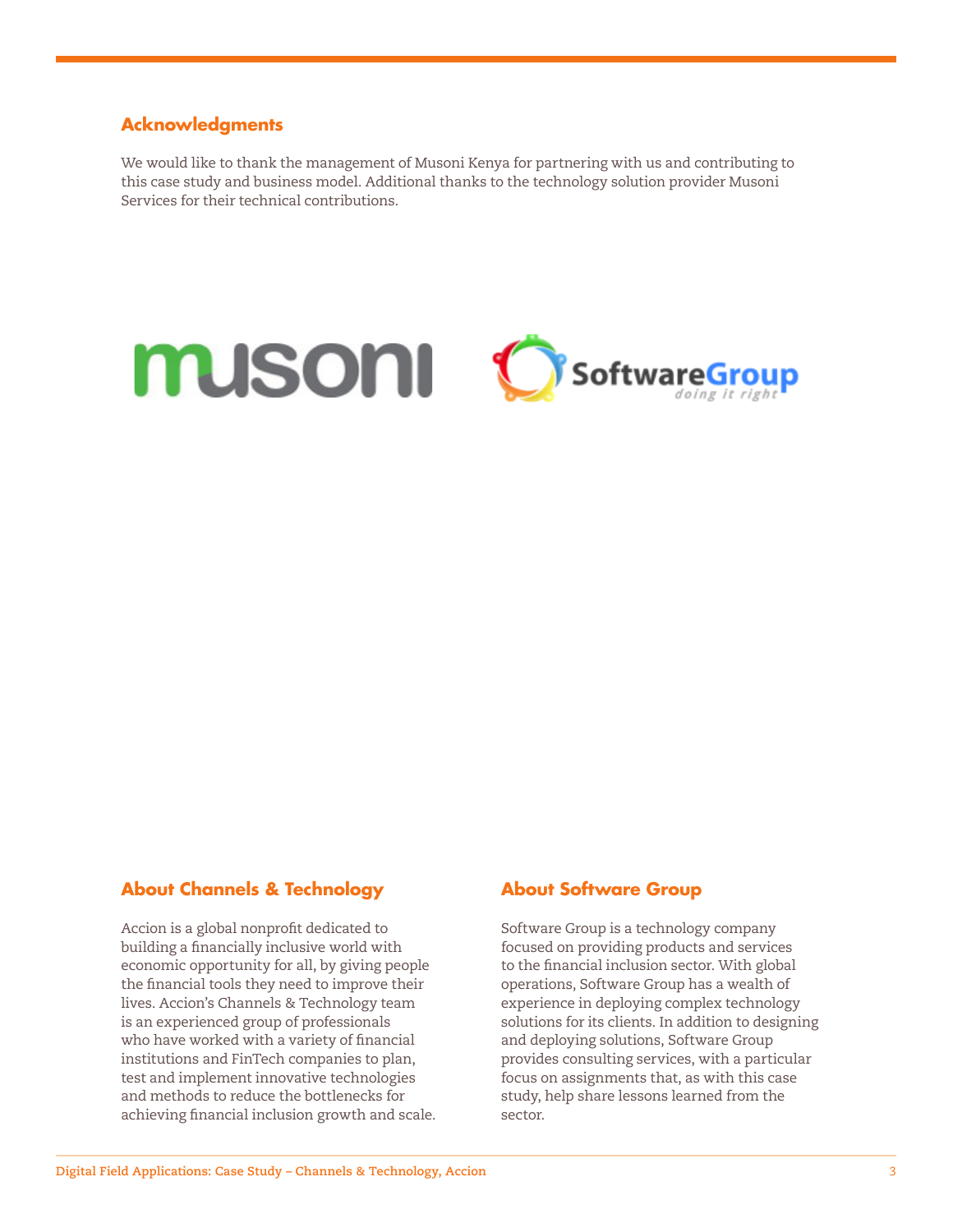# **Executive Summary**

**1**

Around the globe, microfinance institutions (MFIs) have provided access to finance to many people who were previously excluded, offering a range of quality, affordable services marked by convenience, dignity, and consumer protection. Historically, however, bringing these services in the field to the client has been a costly manual process, which has limited the ability for scaling up and created vulnerability to sub-optimal service, errors, and fraud. In response to the challenge of balancing outreach with costs when providing financial services to the underserved, there has been a rise in recent years in the use of tablets, smartphones, and other devices that digitize microfinance field operations for the sake of realizing much-needed efficiencies. For example, loan officers equipped with these devices can process loan applications and answer client inquiries in the field, eliminating paper forms, digitizing data, and saving time and money for organizations and their clients.

The use of these tools, in the microfinance sector, which we call Digital Field Applications (DFAs), is still at a relatively nascent stage, limited to early adopters or new market players, most of whom incorporate the technology into their initial process and market offering. The slow adoption of DFAs has in part been attributed to the providers' lack of understanding of the impact DFAs have on the business models of MFIs,<sup>1</sup> for clients, and most importantly for the staff using DFAs in the field.

1 This paper discusses the use of DFAs that could be deployed by a host of different financial service providers, from MFIs to commercial banks. While we use terminology associated with MFIs, this does not preclude other types of financial service providers who have some component of field operations that is suitable for digitization.

2. <http://bit.ly/1UphWmp>

The objective of this study is to address these issues by providing clarity on the impact of DFAs by examining the business case, implementation process, and effects at three MFIs around the world. Additionally, we provide lessons learned from the DFAs

reviewed which could serve as guiding principles for other financial institutions. The institutions we partnered with for the study were Ujjivan Financial Services in Bangalore, India; Musoni Kenya in Nairobi, Kenya; and Opportunity Bank Serbia (OBS) in Novi Sad, Serbia. This case presents the findings from Musoni. The findings from Ujjivan and OBS, as well as a consolidated review of the three cases, can be found on our <u>website</u>,<sup>2</sup> with an accompanying Excel-based business case toolkit, which is available for MFIs to examine the prospects of DFAs for their specific business context.

#### **Findings**

Musoni's key objective in implementing a DFA was to reduce loan turnaround time (TAT) and thereby increase loan officer productivity as well as improve customer service. Additionally, Musoni hoped that digitizing client information would help it develop a credit scoring database. After DFA implementation, TAT declined from 72 to 6 hours on average, with a maximum TAT of 48 hours observed.

Clients also benefited from increased convenience due to a faster loan application process with fewer Know Your Customer (KYC) documents required as well as a reduced risk of fraud.

Musoni benefited from a 68 percent increase in caseload per loan officer, as decreased TAT allowed officers to serve more clients more efficiently. Back-office and loan-process procedures were also streamlined, further reducing costs.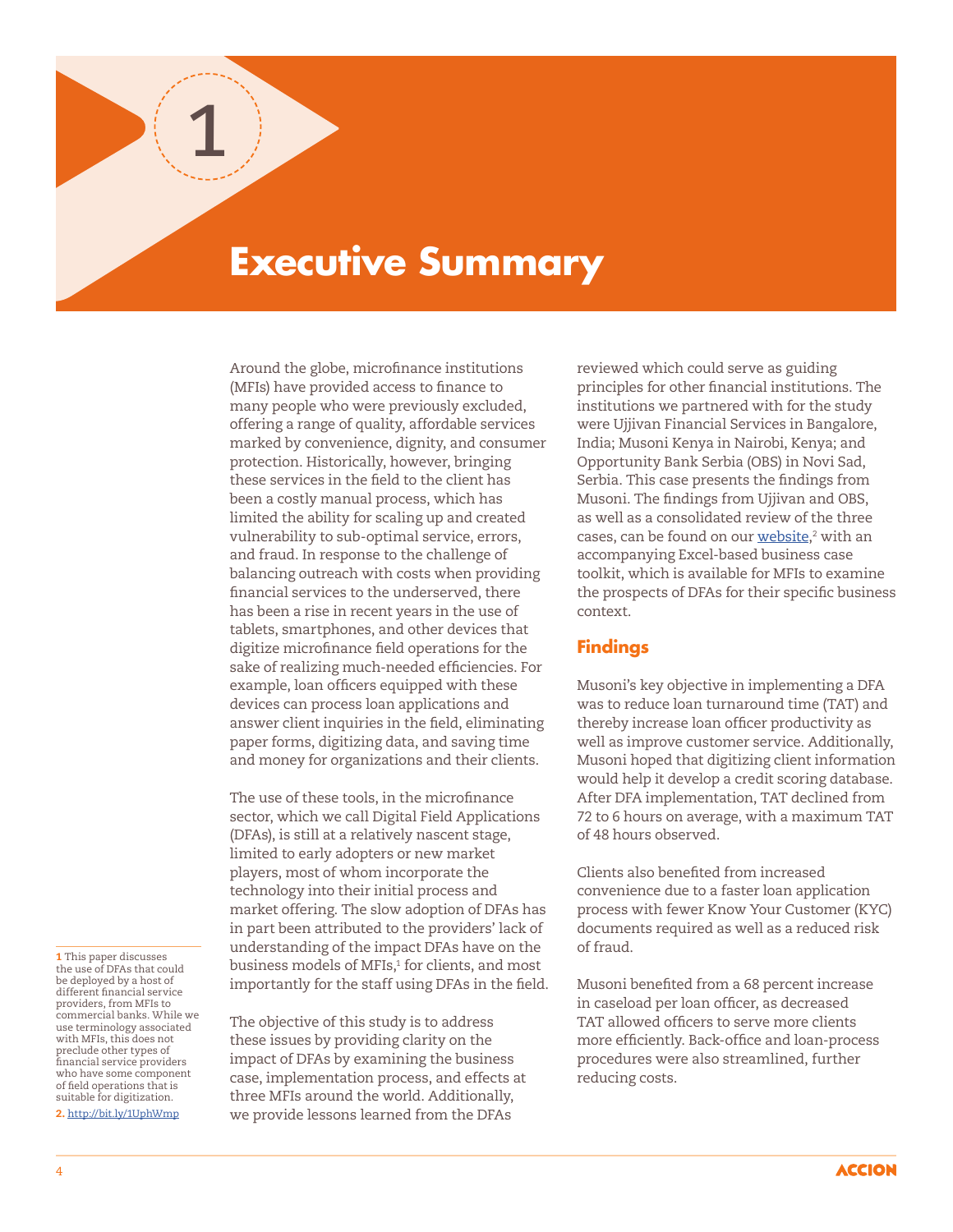# **Introduction**

**2**

**Musoni, a microfinance institution based in Nairobi, is also the first Kenyan MFI to be 100 percent mobile. Its mission to digitally optimize microfinance service delivery drove it to implement a Digital Field Application.**

> Musoni was introduced to the market in 2009 as "the next generation microfinance," deriving its name from "m-usoni," where *m* stands for "mobile" and *usoni* is the Swahili word for "future" – hence "Mobile Future." The Musoni brand was founded by Musoni BV, a company based in Amsterdam, Holland, with considerable experience working in the field of mobile banking and microfinance in East Africa.<sup>3</sup>

Founded on the principles of cashless and paperless operations, transparency, and quality service, Musoni initially focused on group lending. Its core aim is to deliver the best value and the most flexible and most customer-oriented financial services in the market by leveraging the latest Information Communication Technology.

3 Musoni Investments (Musoni BV) is an investment fund dedicated to setting up and supporting bestpractice MFIs that serve entrepreneurs in the developing world. While Musoni BV remains an investor in Musoni Kenya, the Kenyan MFI has a number of other investors represented on its board.

4 Musoni's 15 branches provide fully decentralized loan-processing services, with the seven larger branches managed by a branch manager, and the others by a senior loan officer. No branch handles cash, which reduces the security and complexity of the branch setup.

Operations were launched in Kenya in 2010, entirely on a cashless basis. Clients received their loans via Safaricom's mobile-money platform, Mpesa, and used the same service for repayments and mandatory savings deposits. This model proved beneficial both for clients and Musoni. Clients benefited from reductions in transportation costs, transaction times, and the personal security risks of traveling to branches with cash. Meanwhile, Musoni avoided high-cost investments in branch infrastructure, since cash-handling facilities were not required and branches<sup>4</sup> could be simplified in terms of the services they needed

to offer. Additionally, loan-processing and backoffice processes were streamlined through the seamless processing of all transactions between the institution and Safaricom. By 2015, Musoni Kenya had disbursed 75,000 loans totaling KES 2.1 billion (U.S. \$23 million). Today it serves over 15,000 clients through a network of 15 branches across Kenya. Table 1 provides an overview of Musoni's performance to date.

#### **TABLE 1**

**Geographic region:** East Africa **Head office**: Nairobi, Kenya **Regulatory status**: Credit-only MFI **Year established:** 2010 **Total clients:** 15,000 **Loan portfolio**: U.S. \$5.4 million **Total disbursement:** U.S. \$23 million **Number of branches:** 15 Musoni Overview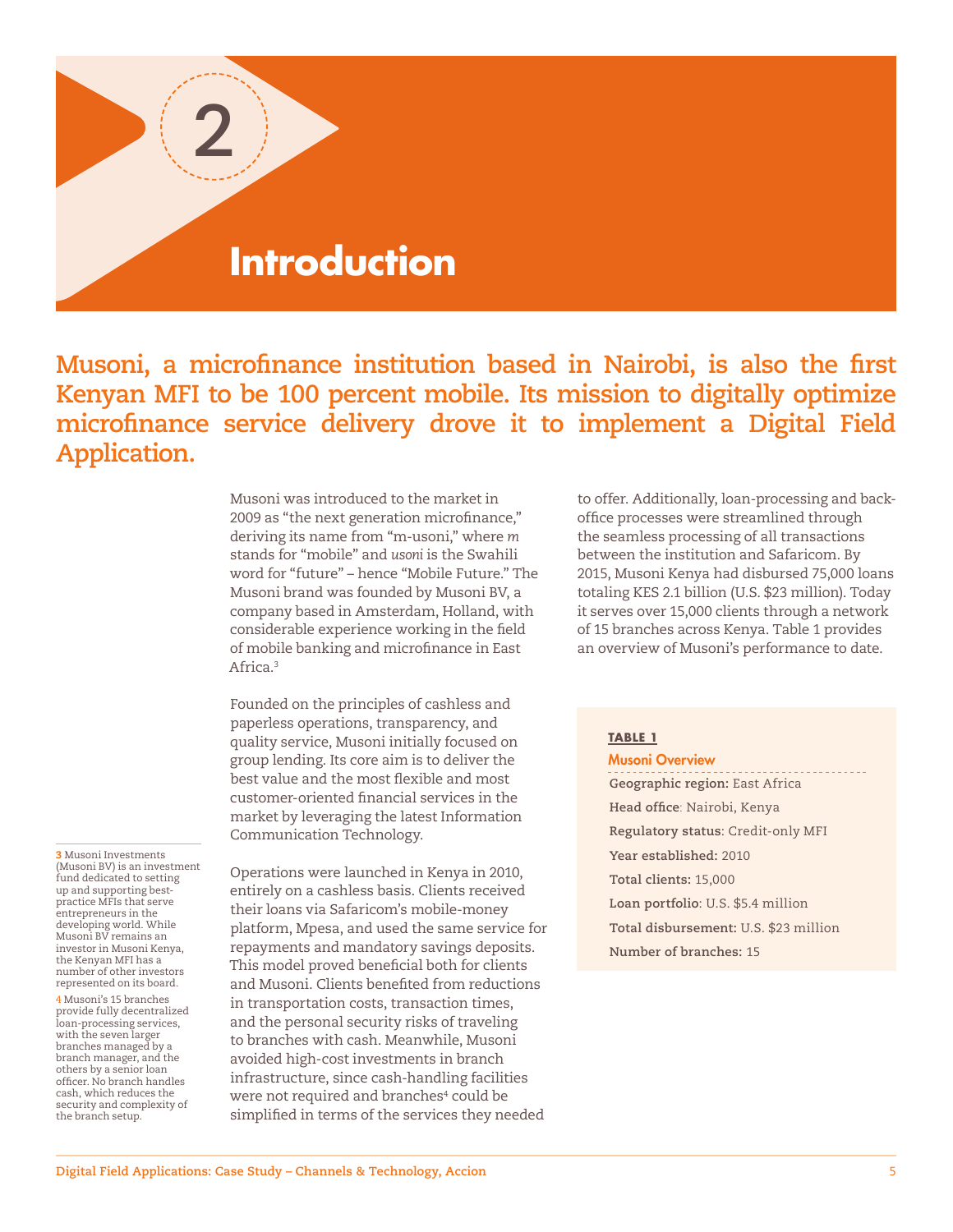### **Overview of the Digital Field Application at Musoni**

In line with its mission to leverage technology to optimize operational efficiency, Musoni initiated its plan to use DFAs in 2012. The business goal of this initiative was to utilize mobile technology, particularly Android tablets, in the field to enable loan officers to capture client data electronically, minimizing costs and improving customer service. A key element of financial inclusion is convenience, and Musoni wanted to ensure access to credit was also a convenient service for its clients.

Musoni's tablets run a customized application, capable of operating in both online and offline modes, suitable for use in rural areas

with limited mobile data connectivity. The DFA was designed to replace the costly and cumbersome paper forms, used previously as part of client and group registration and loan processing, with an easy-to-use interface to ensure quick data entry. The mobile application was integrated with a web portal that was accessible from the branches. This gave branch staff, and particularly credit committee members, the means to review and approve loan applications initiated from the DFA in the field. Figure 1 below shows an overview of the DFA's implementation at Musoni and its functionality.

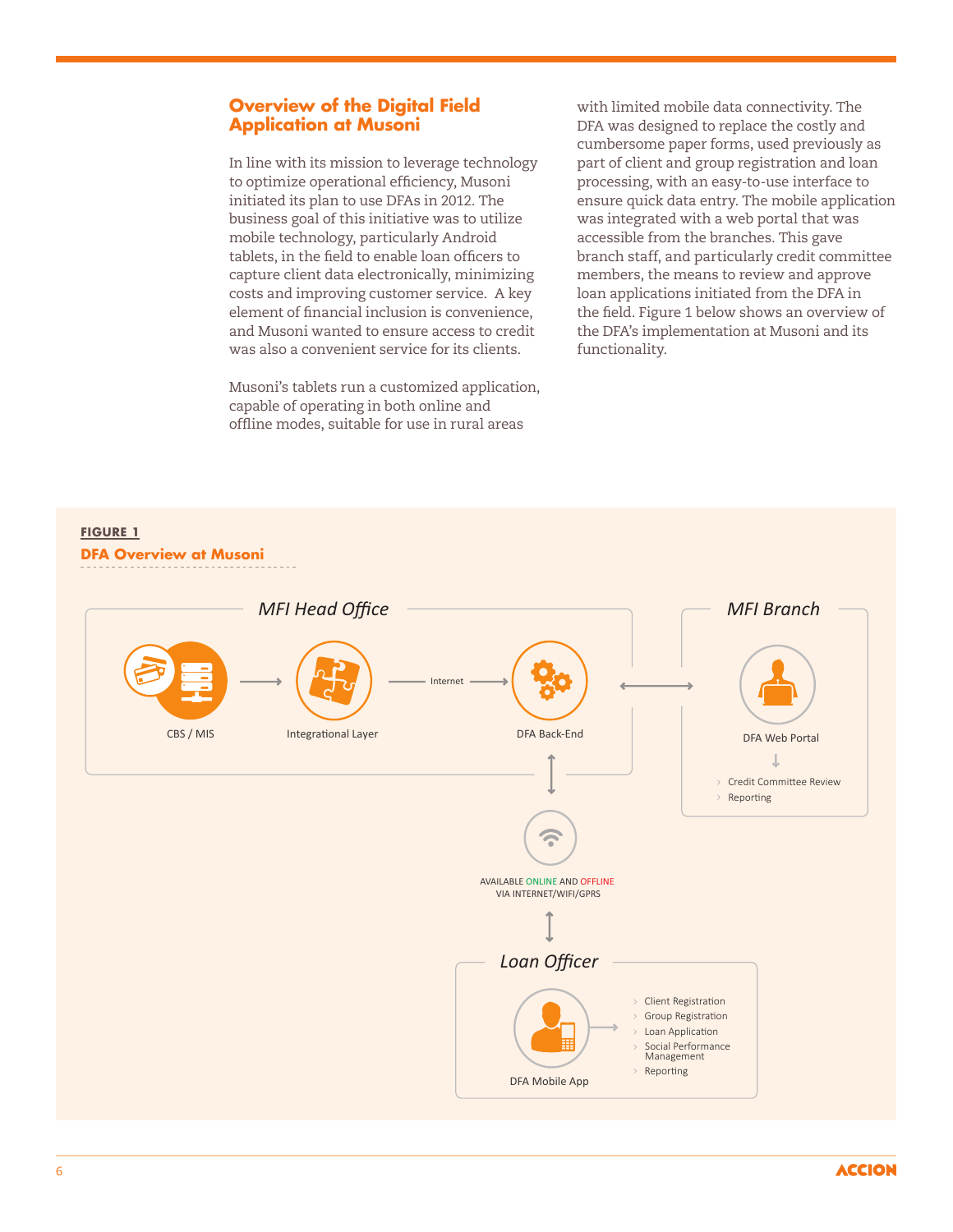# **Implementation Process**

**Musoni designed its DFA as part of an overall efficiency review, analyzing processes in the field and at branches to determine how loan turnaround time and costs could be reduced.**

#### **Planning & Analysis Phase**

**3**

By going paperless, Musoni was hoping to speed up loan disbursement and deliver a higher quality of customer service to its clients. Internally, it anticipated that digitizing client data would provide valuable information to influence management decisions, product design, and possibly the automation of the credit decision-making process through improved credit scoring. Lastly, Musoni hoped to improve portfolio quality with automated checks and controls built into the DFA.

Musoni conducted a detailed requirements analysis which looked at the specifics of how the application needed to work to realize its objectives. In terms of core functionality, it was clear that the mobile application needed to support the following business requirements:

► Ease of client and group registration including KYC document capture ► Efficient loan application processing including site visit data collection ► Ability to efficiently collect and track Social Performance Management (SPM) data ► Offline ability for field staff to access basic reports related to their portfolio

After assessing the quality and availability of connectivity in the target usage areas, Musoni concluded that all functionality needed to be

available in an offline mode, with the ability to sync data on request when communications were available.

Additionally, regulatory analysis revealed an unclear policy position regarding the use of digital signatures for loan contracts. While Kenyan regulation indicated that digital signatures would be acceptable, Musoni was not comfortable to be the first to test the law. For this reason Musoni chose to retain its physical contracts so that both the client and Musoni would have a physical copy of the contract. This meant as a result of the DFA, loan application forms were drastically reduced in size, but not fully eliminated.

After confirming the requirements for the field application, the team reviewed the needs of the branch staff. For these users, the key requirement for the credit committee was to have an efficient means to review and process the loan applications initiated in the field. In response, the DFA team concluded that the web portal, already in use by branch staff, needed to be enhanced to enable the committee to review all data collected in the field and easily take action on loan applications. This web portal also needed to enforce the various business rules surrounding credit decision-making, such as checking for existing loan balances owed by clients applying for new loans, or ensuring that no one in their group was in arrears.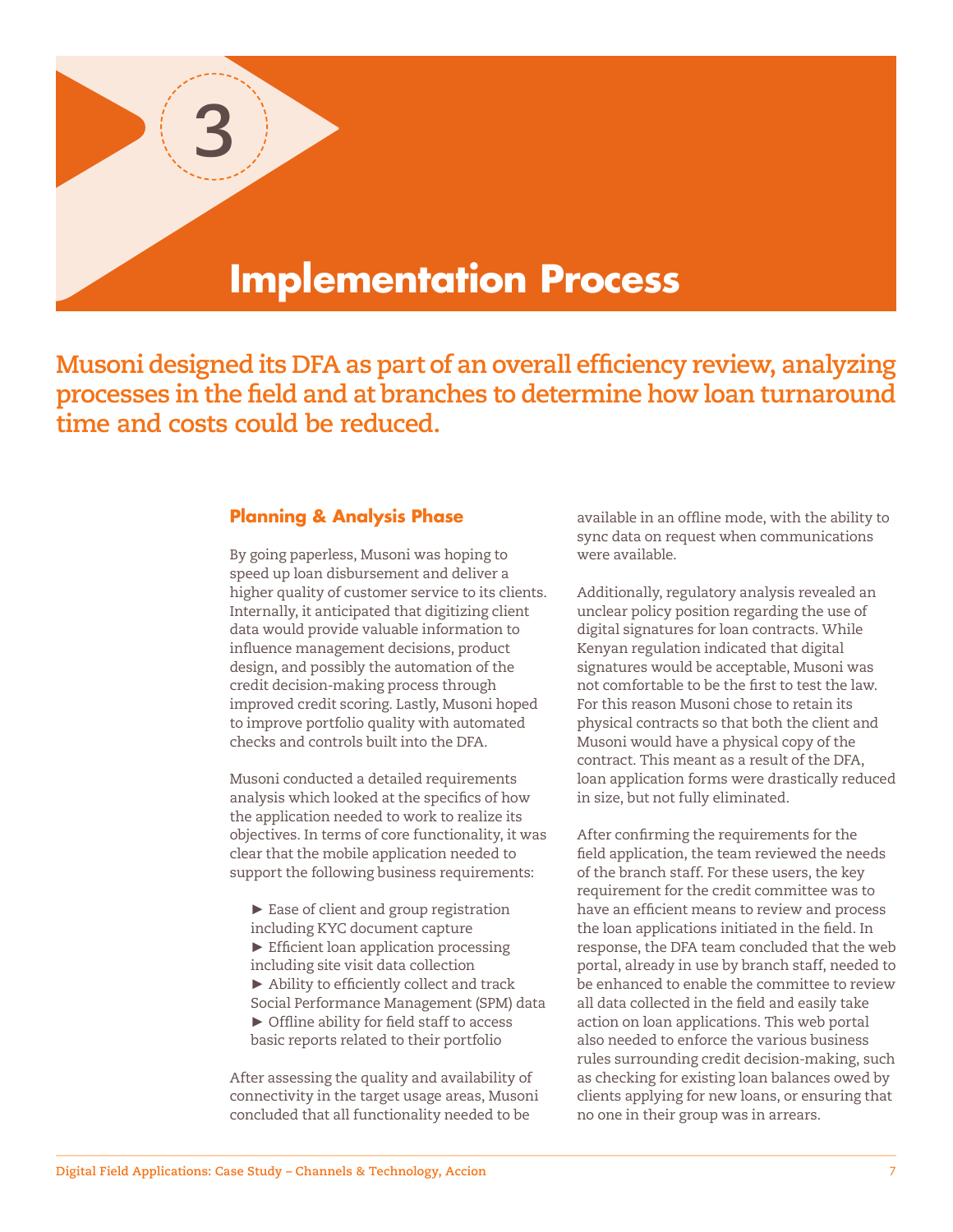#### **Development & Implementation Phase**

The development of the DFA started in August 2012 and was undertaken as a joint effort between Musoni's IT department and contracted developers based in Kenya. After identifying the application requirements, Musoni decided to split the development of the application into two phases. The first would focus on client/group registration and reporting and the second would build in additional support for site visits, loan applications, and the web portal for the credit committee.

Application development was organized in "sprints" with developers working on a specific set of tasks arranged according to the functional modules of the DFA, namely client registration, group application, site visits, loan applications, and reporting. Frontend mobile development was handled by a Kenyan contractor using detailed specifications prepared by the IT team at Musoni. The back end of the DFA, which included the web portal, synchronization functionality, and the integration to the MIS, was built in-house by a team of developers with significant experience from previous MIS projects. Despite the team's experience, the back-end components still proved challenging, particularly the functionality required to sync data from offline to online modes and the workflow between the tablet and web portal, especially where rejections needed to be handled. Fortunately, the team managed to overcome the issues with minimal delay in the project timeline.

While basic testing took place throughout the development stage of the project, indepth testing took place with the first release occurring three months into development. This release included tests of the core functionality of the DFA as well as client/group registration and reports. The testing process revealed only minor issues at this stage, although the team was aware that the real test would occur when the DFA was used by loan officers in the field as part of the planned pilot.

# **Pilot & Rollout Phase**

#### **Pilot**

The design of Musoni's DFA pilot took into account several input criteria when selecting the pilot branches:

► Branch maturity – Musoni wanted to select branches that had more than one year of operational experience so that staff and clients were already familiar with Musoni products and processes.

 $\triangleright$  Good portfolio quality – the PAR of a branch helped influence whether it was chosen to pilot the DFA, since Musoni management wanted to ensure that branches with portfolio-quality issues stayed 100 percent focused on quality without any distraction.

 $\blacktriangleright$  Talented project champions – the availability of skilled employees willing to become DFA champions also influenced branch selection. Musoni knew that the project would require enthusiastic and hardworking staff to surmount any initial hurdles associated with piloting something new.

► Semi-rural location – Musoni was also keen to prove that the DFA could assist with expanding outreach beyond the typical branch operating areas, which meant that it needed to pick a semi-rural branch as opposed to an urban location.

Musoni opted to test the DFA with its Naivasha branch, which met all of the criteria listed. Of particular importance for the pilot was the presence of a strong branch team led by a technically skilled branch manager who had already proven their ability to manage the quality of the portfolio within acceptable ranges. The pilot was planned to commence with a short on-site training by the IT team and then move directly to the field to identify and resolve any issues that had not been flagged from previous tests. The plan was to run the pilot with phase-one functionality for one month, then upgrade the application for phase two and pilot for another month. Management would then have to decide on approving the DFA rollout to other branches.

The results of the pilot proved positive both from a technological and organizational point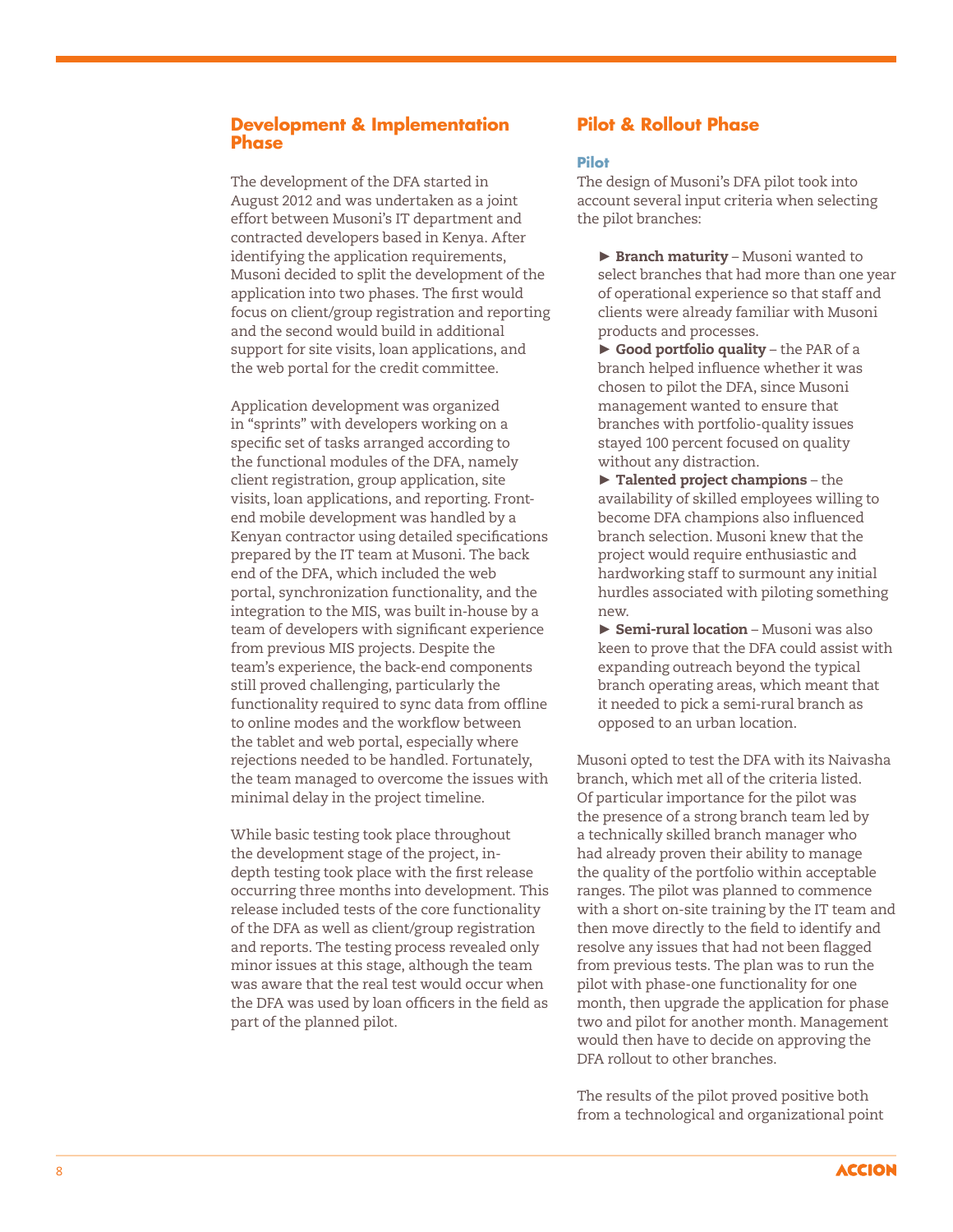of view. Minor issues arose related to poor battery life of the tablets, connectivity between the tablets and servers, and familiarity with using a tablet, but these were addressed quickly and sufficiently. Of some surprise to the project team was the overwhelmingly positive reaction of the staff. Loan officers saw the tablet as a status symbol, elevating them in the eyes of their clients and colleagues, so they did all that was necessary to quickly master the device and application. Using the DFA required some additional data entry, yet staff still appreciated that overall the technology simplified their work. For example, a simple loan calculator added to the DFA instantly relieved loan officers of the need to manually calculate repayment schedules for client inquiries. Within the branch, the data entry clerks who had been responsible for data capture before the project were also positive toward the DFA, largely because many were promoted to being loan officers themselves or to other higher paid positions.

At the end of the two-month pilot in Naivasha a review was conducted to evaluate the potential of rolling out the DFA to subsequent branches. Management was pleased with the results and agreed to expand usage to two more branches, both of which would also pilot for two months. It is worth noting that at this point, management was not looking to measure immediate returns on the DFA investment, and instead saw that the technology was a necessary component of their overall business strategy; therefore, only major issues or drastic failure of the technology would have halted the project.

#### **Rollout**

Following the pilot phase, rollout to all branches was complete by the end of 2013. Currently, the DFA is used by 61 loan officers in the field, supporting Musoni's entire grouplending portfolio. All branches rely on the credit committee web portal for reviewing and approving loans. The DFA is currently only used for group-lending clients, representing 96 percent of Musoni's loan book, but plans are underway to extend its use to individual loan applications.

**The results of the pilot proved positive both from a technological and organizational point of view. Minor issues arose related to poor battery life of the tablets, connectivity between the tablets and servers, and familiarity with using a tablet, but these were addressed quickly and sufficiently. Of some surprise to the project team was the overwhelmingly positive reaction of the staff.**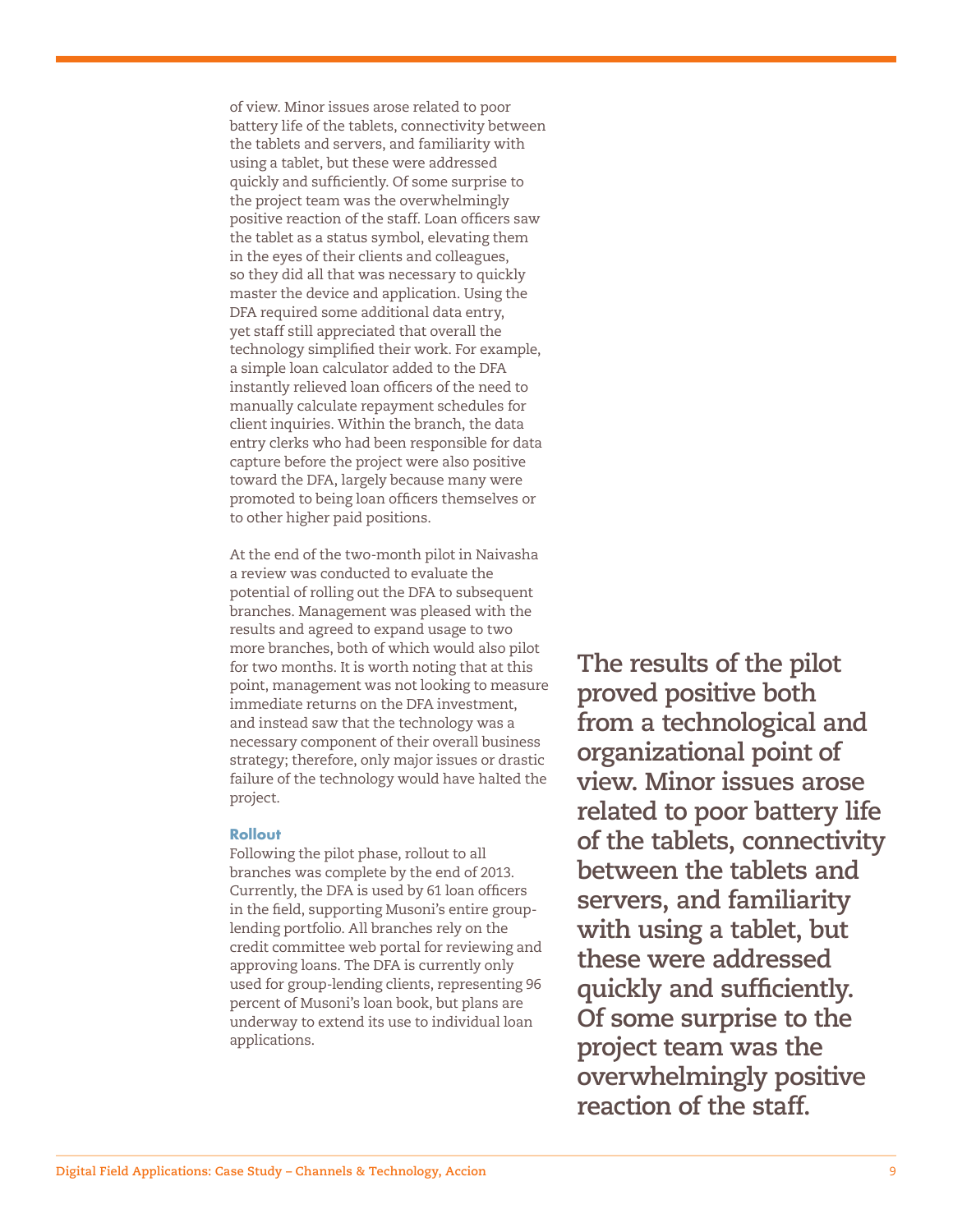# **Impact**

**4**

# **Musoni recognized the DFA's positive impact almost immediately after deployment, disbursing loans faster and saving clients time and cost.**

Client and institutional benefits attributed to its introduction into Musoni's operations are outlined in Table 2. Institutional benefits are further categorized by cost savings, efficiency enhancements, and additional adjacent benefits. These are discussed further in the following section.

## **Client Benefits**

From the clients' perspective the use of DFAs was instantly deemed a success. Loans were disbursed faster, and clients no longer needed to gather and provide photos and ID photocopies to register, a change that saved each new client KES 210 (approximately \$0.20), in addition to saving the time required to obtain these documents plus any associated transportation cost. Additionally, loan officers could respond to client queries faster thanks to the reports the DFA made available. Clients could now easily check their account balances by asking their loan officer in the field. They felt the introduction of tablets proved their financial service provider was trying to do things differently and genuinely cared about the quality of service it was offering. Lastly, one group of clients who were interviewed observed that with all the records now digitized and harder to manipulate, the likelihood of someone committing fraud via ghost clients was drastically reduced. Thus clients felt an increased sense of confidence in dealing with the institution. Finally, preparation and follow-up activities to group

meetings improved and clients could get real-time feedback during meetings, which previously took days.

#### **Institutional Benefits**

#### **√ Cost Savings**

One of the first improvements that Musoni noted after implementing the DFA was the elimination of data entry needs at each branch, since all data was now captured directly in the field by the loan officer. Data entry clerks were reassigned within the business, representing a direct cost savings for Musoni in terms of salary and the computers used by these staff. The second cost saving benefit was the drastic reduction in required stationery and storage. Loan applications were reduced from 11 pages to 2, retaining only what Musoni and the clients needed for physical signatures and physical copies of the terms and conditions of their loan contract. All other paperwork associated with site visits and daily reports was entirely eliminated.

#### **√ Efficiency Enhancements**

Analyzing the key performance indicators of the DFA, Musoni saw the greatest impact on TAT and loan officer caseload as indicators of operational efficiency. Prior to using the DFA, Musoni was already demonstrating faster TAT than the standard in the Kenyan market, with loans typically disbursed within 72 hours of application. Post-DFA this number was further reduced. Some loans, particularly for repeat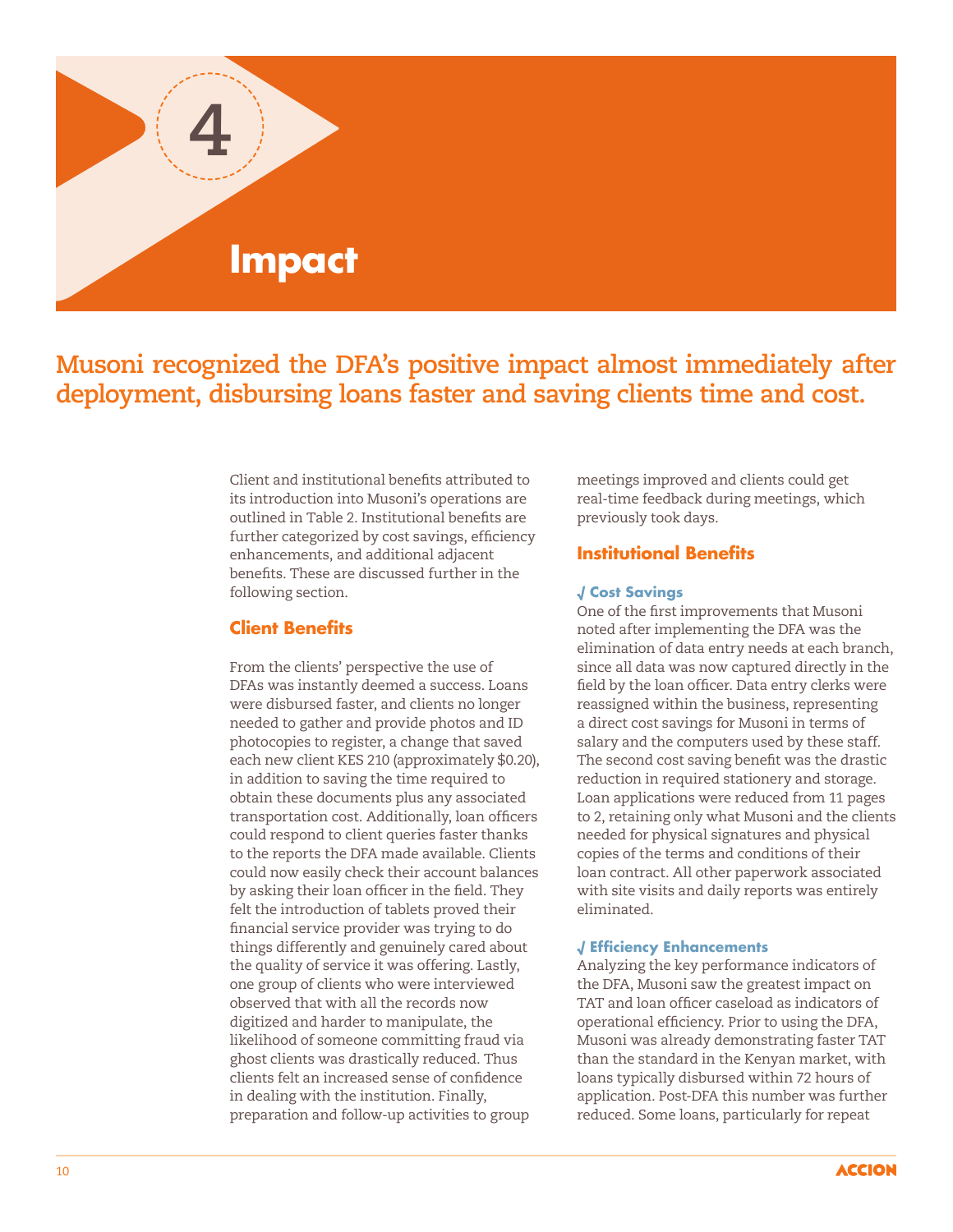## **TABLE 2**

| <b>Client Benefits</b>                                                                                   | <b>Institutional Benefits</b>                                    |                                  |                                                                                                 |
|----------------------------------------------------------------------------------------------------------|------------------------------------------------------------------|----------------------------------|-------------------------------------------------------------------------------------------------|
|                                                                                                          | Cost Savings                                                     | Efficiency Enhancement           | Adjacent Benefits                                                                               |
| Client photographs and<br>ID copies not required<br>with digitized KYC                                   | Reduction in data entry<br>staff                                 | Reduced TAT                      | Digitization of increased<br>client information can<br>lead to digital scorecard<br>development |
| Improved loan TAT<br>leads to better customer<br>service and business<br>opportunities for the<br>client | Reduction in data entry<br>hardware (e.g., computer,<br>scanner) | Caseload<br>improvement          | Improved enforcement of<br>controls and policy (reduced<br>fraud, PAR)                          |
| Reduced risk of ghost<br>accounts                                                                        | Reduced printing                                                 | Increased geographic<br>coverage |                                                                                                 |
|                                                                                                          | Reduced file storage                                             |                                  |                                                                                                 |

customers, were disbursed within six hours of application, with the slowest case reporting a TAT within 48 hours, a full 24 hours faster than the previous average.

Decreased TAT was attributed directly to DFA usage and the attendant benefits of streamlined documentation and data entry. Previously, the need for physical client photos and ID photocopies often delayed processing if clients didn't have these documents ready at application time. Similarly, there was no longer any need for branch-based data entry of the paper forms submitted by loan officers. The newly digitized process meant that loans submitted by the field staff via the DFA could be reviewed the same day, if the credit committee was meeting at the end of the day, or the next morning. Approved loans were then automatically disbursed via Mpesa, resulting in the clients typically receiving their loans within one day of application.

With shorter TAT and more efficient processes, it is not unreasonable to think that the number of clients that a loan officer can service (i.e., their caseload), should increase as a result of

digitizing processes. However, while an MFI's efficiency has a strong effect on caseload, there are a range of additional influencing factors, such as lending methodology (group vs. individual), maturity of the institution, loan request complexity, staff skill level, available products, demand for credit, population density, client proximity, group size, meeting frequency, and the loan application processes currently in place.

In this case, branch maturity, loan size, and loan officer training influenced caseload size, yet Musoni management felt that DFA introduction was the strongest contributing factor to the significant year-on-year increase it observed. On average, the five main branches recorded a 68 percent increase in loan officer caseload from January 2013 (pre-DFA) to December 2014 (one year after full rollout). CEO James Onyutta attributed 70 percent of the caseload improvements to DFA deployment.

The final efficiency improvement that Musoni noted was related to loan officers' decreased reliance on branch offices and the positive effect this had on their outreach. Traditionally,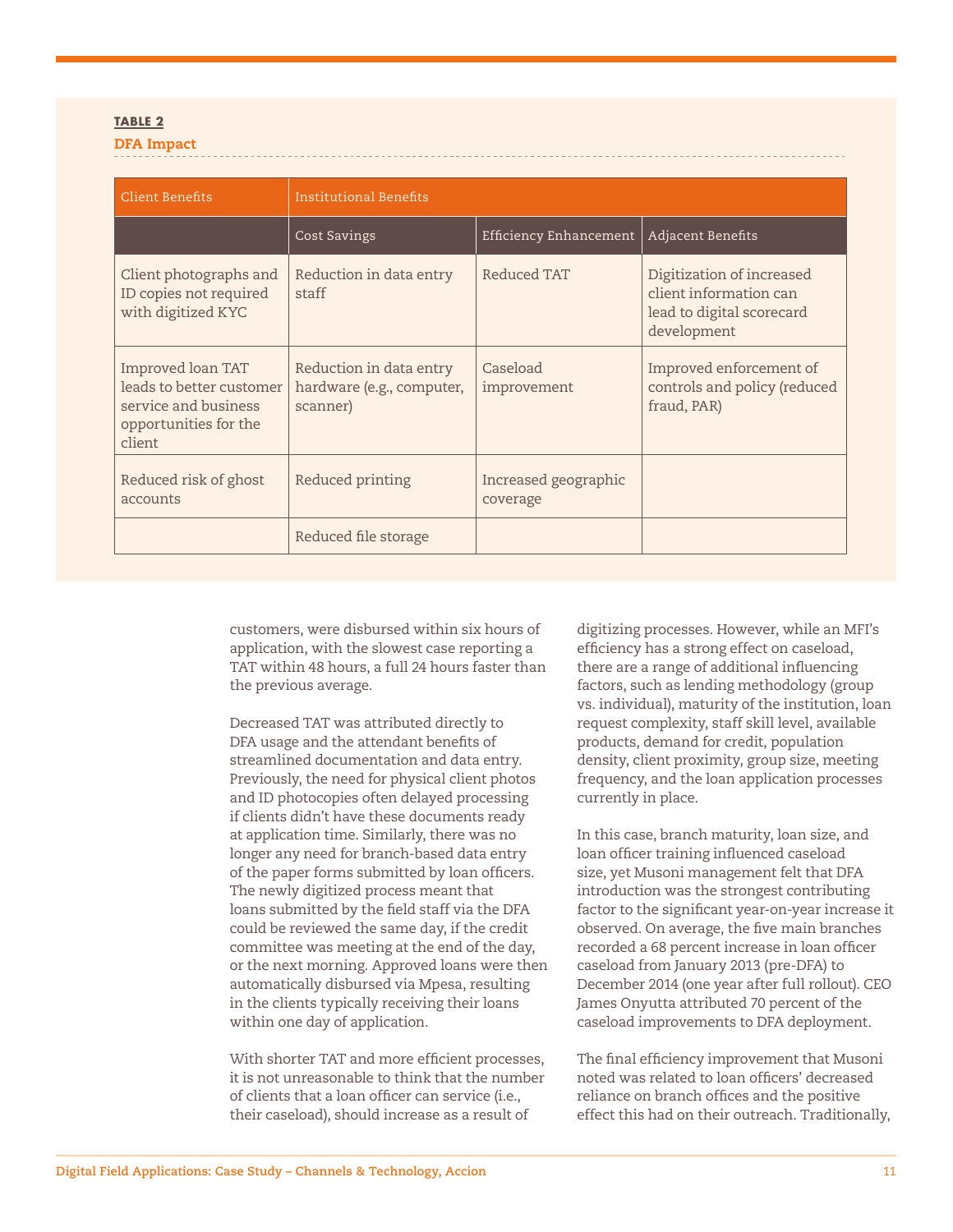#### **TABLE 3**

Loan Officer Caseload per Branch Since DFA Launch

| December 2013 | December 2014 |
|---------------|---------------|
| 185           | 302           |
| 214           | 263           |
| 193           | 352           |
| 215           | 226           |
| 194           | 254           |
|               |               |

\* Newer branches

^ Mature branches

loan officers visited the branch daily to collect their reports and submit any forms completed in the field. With the DFA allowing remote access to reports and digital data capture, these trips to the branch could be scheduled less frequently, allowing the loan officers to travel further to serve clients and save on transportation costs. However, loan officers were still required to visit branches several times per week to participate in credit committee and weekly branch meetings. Therefore, while the DFA eliminated the need for them to visit each morning and evening to collect reports and submit loan applications, loan officers maintained strong ties to the branches.

#### **√ Adjacent Benefits**

Musoni also recognized additional benefits from the digitization of 100 percent of client data collected, both for approved and rejected loans. Previously, only a small percentage of data on the physical forms was actually input into the MIS, and only for approved loans. This meant that much data that could be used to build a reliable credit scorecard, especially when determining potential to graduate from group to individual loans, had not been captured. DFA usage thus opened new possibilities by more comprehensively documenting client credit histories.

Included in this newly digitized data was the

social performance information captured by Musoni, which had been introduced just prior to the DFA launch. Digitization improved data capture and analysis, allowing Musoni to more efficiently produce its social performance reports for management and investors, demonstrating social as well as financial impacts.

The addition of the web portal to support credit committee meetings resulted in improved enforcement of company policies, due to the increased number of digitized system checks and balances related to credit-lending decisions. The daily credit committee meetings were much shorter in duration, with each application now taking approximately two minutes for review, down from five minutes when this process was completed manually. This reduction is attributed not only to the fact that all information is digital and therefore checks can be automated, but also to the embedded rules in the credit committee module that immediately inform the manager if a loan isn't meeting the required criteria, ensuring that time isn't spent reviewing applications that don't comply with company rules.

While changes in PAR were not an objective for Musoni when it rolled out the DFA, it recognizes that it is now much more difficult for loans to be disbursed that do not pass the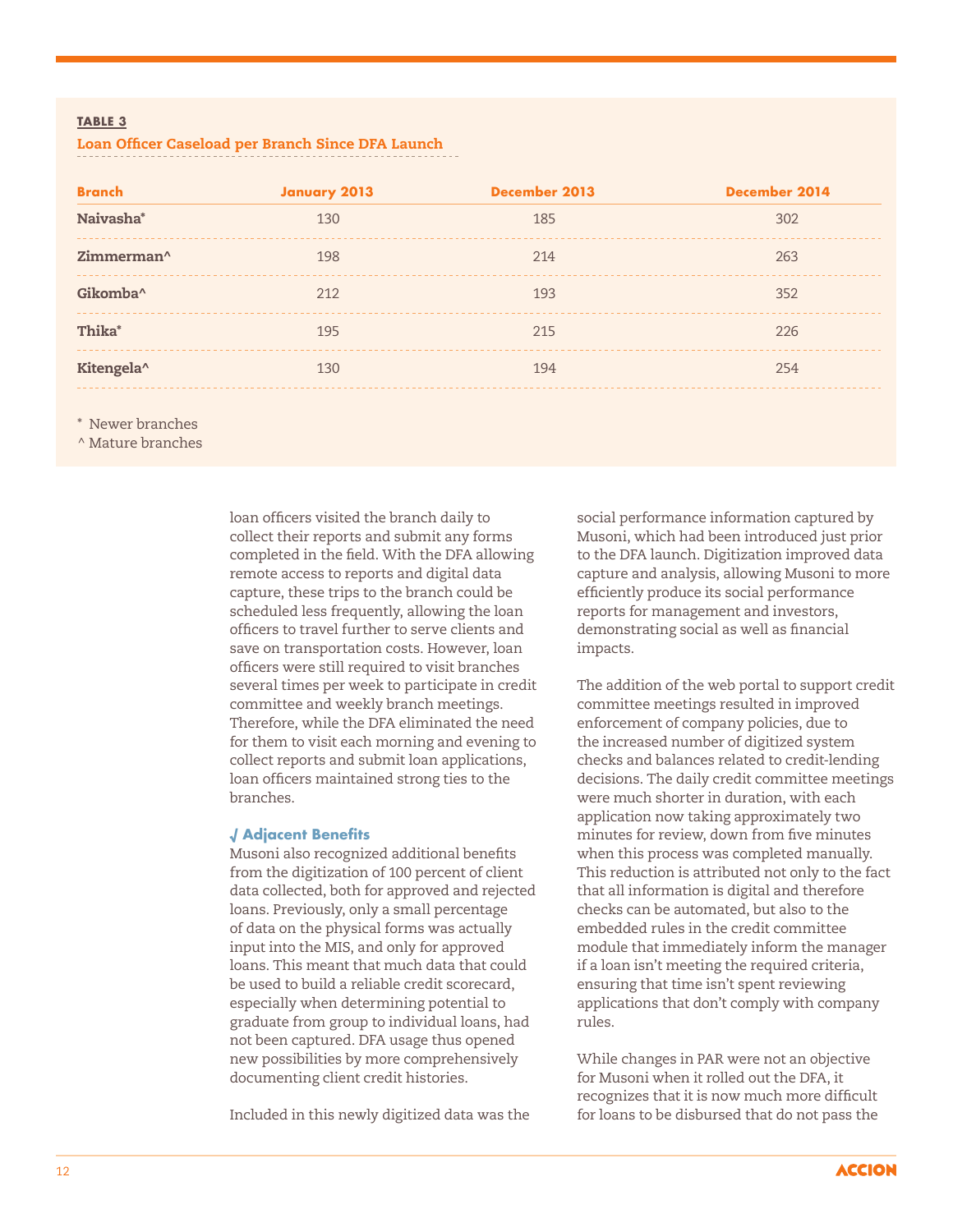defined criteria, thereby filtering out potential bad borrowers more effectively at the time of application. Additionally, with group and individual reports now available on the tablets in the field, the loan officers are empowered to follow up on collections more efficiently, an advantage that seems to help in the management of portfolio quality. Musoni will be tracking this impact going forward.

### **Challenges & Lessons Learned**

While the DFA achieved many positive results for Musoni and its clients, there were also challenges and lessons learned. First, the deployment at the first branch demonstrated the importance of a robust mobile device with a good battery life. Initially, a cheaper tablet had been chosen, but Musoni upgraded the model when it became clear that poor battery life affected productivity. Battery life and performance improved with the upgraded model, but reportedly it is still a challenge, particularly as the devices age. Second, Musoni recognized the need for careful change management, especially as the responsibilities of the data entry clerks were effectively transferred to the loan officers. Finally, Musoni realized that during rollout in urban areas security concerns in some unsafe areas would prevent loan officers from working with a tablet. Note that overall Musoni has lost only three tablets (out of 61) since starting the project, a fact which is in part attributed to a device management system that allows Musoni staff to lock down devices to prevent personal usage, which ultimately makes them less attractive to steal.

With respect to the DFA application itself, Musoni reflected that the front-end interface is perhaps the most visible and accessible, and thus one of the easier components to "get right." Minor usability issues needed to be addressed in the early versions of the mobile application, such as the need to create dropdown menus to speed up data entry and reduce the risk of errors. Additionally, Musoni realized that the mobile app needed to provide the user with an option of working in offline mode, rather than deciding this automatically based on the detected level of connectivity.

By comparison, the integration and backend components required more expertise to implement and gave rise to several issues during user-acceptance testing which were complex to resolve. This included integration to the MIS, building the web portal, and mapping the multiple scenarios that could arise from workflow steps between an online and offline system. For example, if a loan created on the DFA was then synced to the portal and determined to require further inputs by the loan officer, the next time the loan officer synced, they needed to be alerted to the further input required. Fortunately Musoni had access to a skilled IT team with previous experience in integrating to the MIS and systems development in general. The availability of these personnel combined with an agile approach to development proved beneficial to the project. It ensured continuous monitoring and improvements throughout the development and pilot phases.

**Digitization improved data capture and analysis, allowing Musoni to more efficiently produce its social performance reports for management and investors, demonstrating social as well as financial impacts.**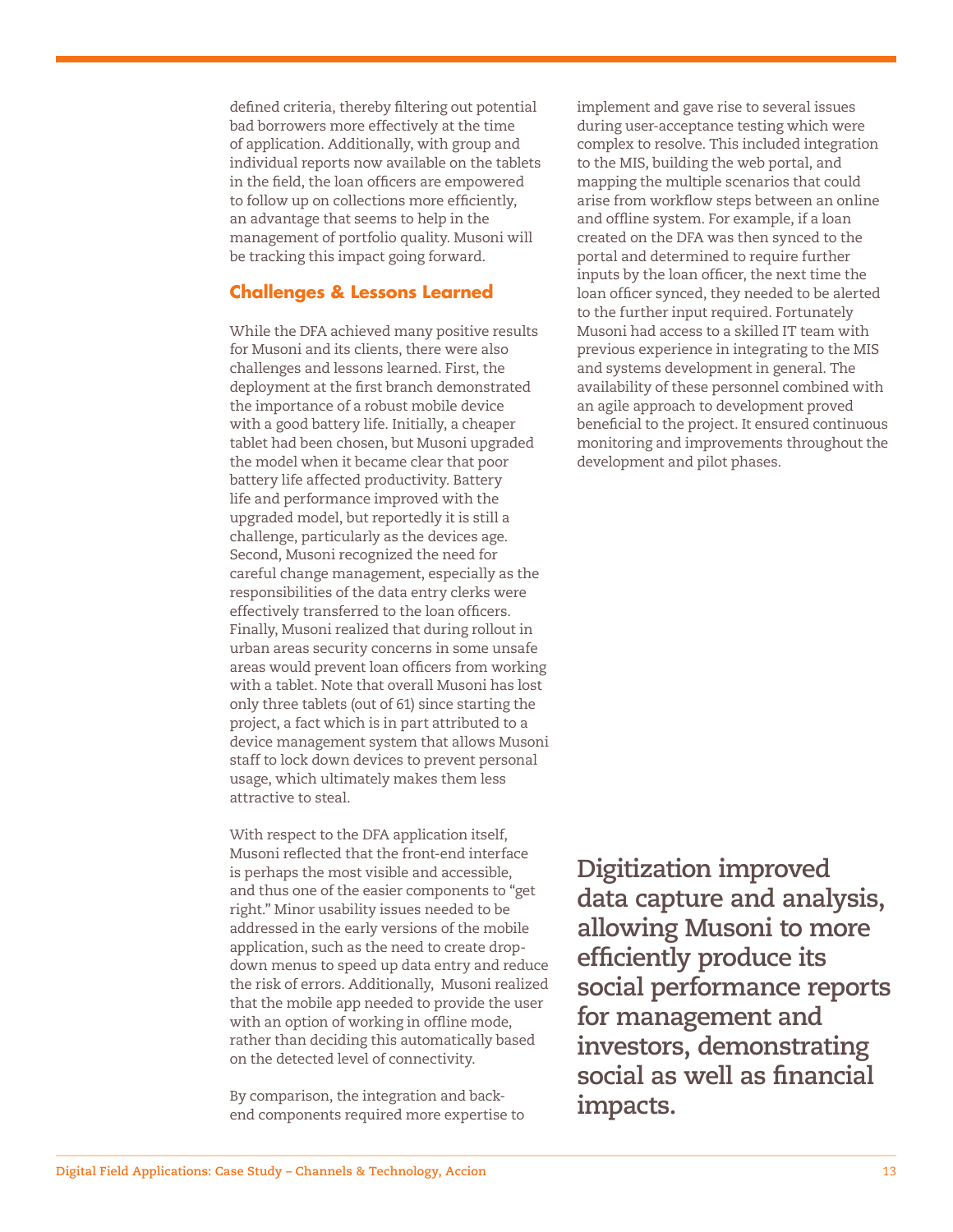# **Business Case**

**Applying the business model at Musoni provided a new framework to measure the DFA's financial benefits, such as improved customer service and important cost reductions.**

> The impact section above outlined the key benefits associated with the implementation of a DFA at Musoni. Now we turn to an examination of how these benefits translate into a financial case using our business model template.

#### **DFA Costs**

**5**

The first step in developing the business case is to examine the costs of implementing the solution at Musoni. We've split these costs into capital expenditures (CAPEX), which are one-time upfront costs, and operating expenditures (OPEX), which recur regularly. We have not amortized the expenses in this model; although we recognize that many financial institutions would do so, we wanted to show the full costs as they are incurred. Table 4 details the costs identified for Musoni's DFA business case, which total U.S. \$97, 653.

Now that we have estimated total expenses for adopting a DFA at Musoni, we turn to revenues and costs savings.

#### **DFA Revenues & Cost Savings**

One of the key benefits to emerge from DFA adoption is the improvement in TAT for loan applications and the resultant increase in caseload per officer. Musoni estimated that 70 percent of the improvement in caseload could be attributed to the use of DFAs in the field. The resulting increase in revenue is calculated in Table 5.

Musoni also realized cost savings through DFA adoption, eliminating back-office data entry staff and reducing printing, the cost of paper, and storage needs, as summarized in Table 6.

Bringing these costs together we see a total benefit of U.S. \$113,866 compared to an investment of U.S. \$97,653, showing a positive return on investment (ROI) in year one of U.S. \$16,213. This analysis is sensitive to a few specific assumptions, yet Musoni's results confirm a positive ROI within 12 months of DFA implementation in this case.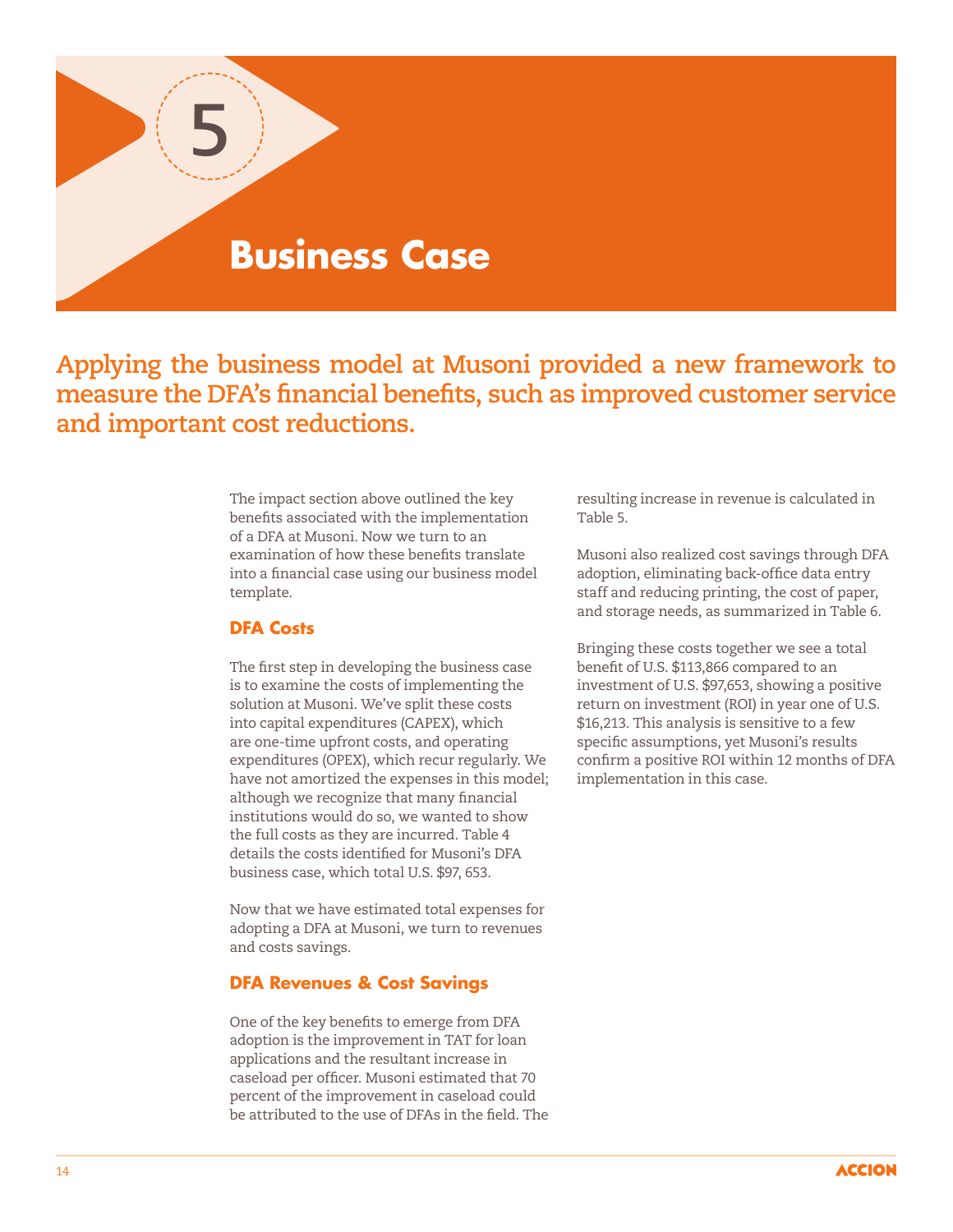### **TABLE 4\***

DFA Costs

| <b>Cost Type</b>            | Item                       | <b>Description</b>                                                                                                                                                                         | <b>Cost (U.S. \$)</b> |
|-----------------------------|----------------------------|--------------------------------------------------------------------------------------------------------------------------------------------------------------------------------------------|-----------------------|
| <b>CAPEX</b>                | Implementation             | Cost of implementing the platform considering both external and<br>internal human resources. Includes organizational restructuring,<br>process redesign, training, and system integration. | 40,000                |
|                             | Hardware                   | Devices for each loan officer at approximately \$300/device.                                                                                                                               | 18,300                |
| <b>OPEX</b>                 | <b>DFA</b><br>subscription | Annual subscription based on usage (and as a percentage of overall MIS<br>subscription), rather than an upfront license, since Musoni Systems<br>operates on a SaaS basis.                 | 30,000                |
|                             | Data<br>connectivity       | For tablets to remain capable of syncing and connecting to the back<br>office. Approximately \$4/month/loan officer.                                                                       | 2,928                 |
|                             | Tablet insurance           | Insurance charged monthly at 2% of tablet value.                                                                                                                                           | 4,392                 |
|                             | Tablet batteries           | Replacement batteries and ad-hoc maintenance required on the tablets.<br>Estimate of \$100 per battery, which needs replacement once every three<br>years.                                 | 2,033                 |
| <b>Total Cost</b><br>Year 1 |                            |                                                                                                                                                                                            | 97,653                |

#### **TABLE 5\***

# **TABLE 6\***

DFA Cost Savings

DFA Revenues

|                                                                             | <b>Pre-DFA</b>    | <b>Post-DFA</b>      |
|-----------------------------------------------------------------------------|-------------------|----------------------|
| Number of loan officers                                                     | 61                | 61                   |
| <b>Case load per loan officer</b><br>(68% increase in total)                | 150               | 252                  |
| <b>Additional loans/officer</b><br>attributed to DFA (70% of<br>increase)** |                   | 71                   |
| <b>Average loan size</b>                                                    | <b>U.S. \$500</b> | U.S. \$500           |
| Net interest margin                                                         | 4%                | 4%                   |
| Increase in net income as a<br>result of the increased case<br>load         |                   | <b>U.S. \$86,620</b> |

| Item                                              | <b>Description</b>                                                                                                                                                                                                                                          | Cost(U.S. \$) |
|---------------------------------------------------|-------------------------------------------------------------------------------------------------------------------------------------------------------------------------------------------------------------------------------------------------------------|---------------|
| Salary<br>savings                                 | Musoni reallocated the data<br>entry clerks from the five main<br>computerized branches. Using<br>a monthly salary of U.S. \$400<br>and estimating total resources<br>reallocated as one per branch.                                                        | 24,000        |
| <b>Stationery</b><br>production<br>and<br>storage | With the near elimination of<br>paper forms, Musoni decreased<br>its production of stationery and<br>storage of paper forms. Using<br>average costs of \$0.05/loan for<br>printing and \$300/month for<br>storage and presuming both<br>are reduced by 80%. | 3,246         |
| <b>Total cost</b><br>savings                      |                                                                                                                                                                                                                                                             | 27,246        |

\*\* *Average productivity increase post-DFA was measured at 68 percent. Musoni attributed this increase to multiple factors, estimating that the DFA accounted for 70 percent of the observed increase. \* Figures in tables 4, 5, and 6 provided by the MFI*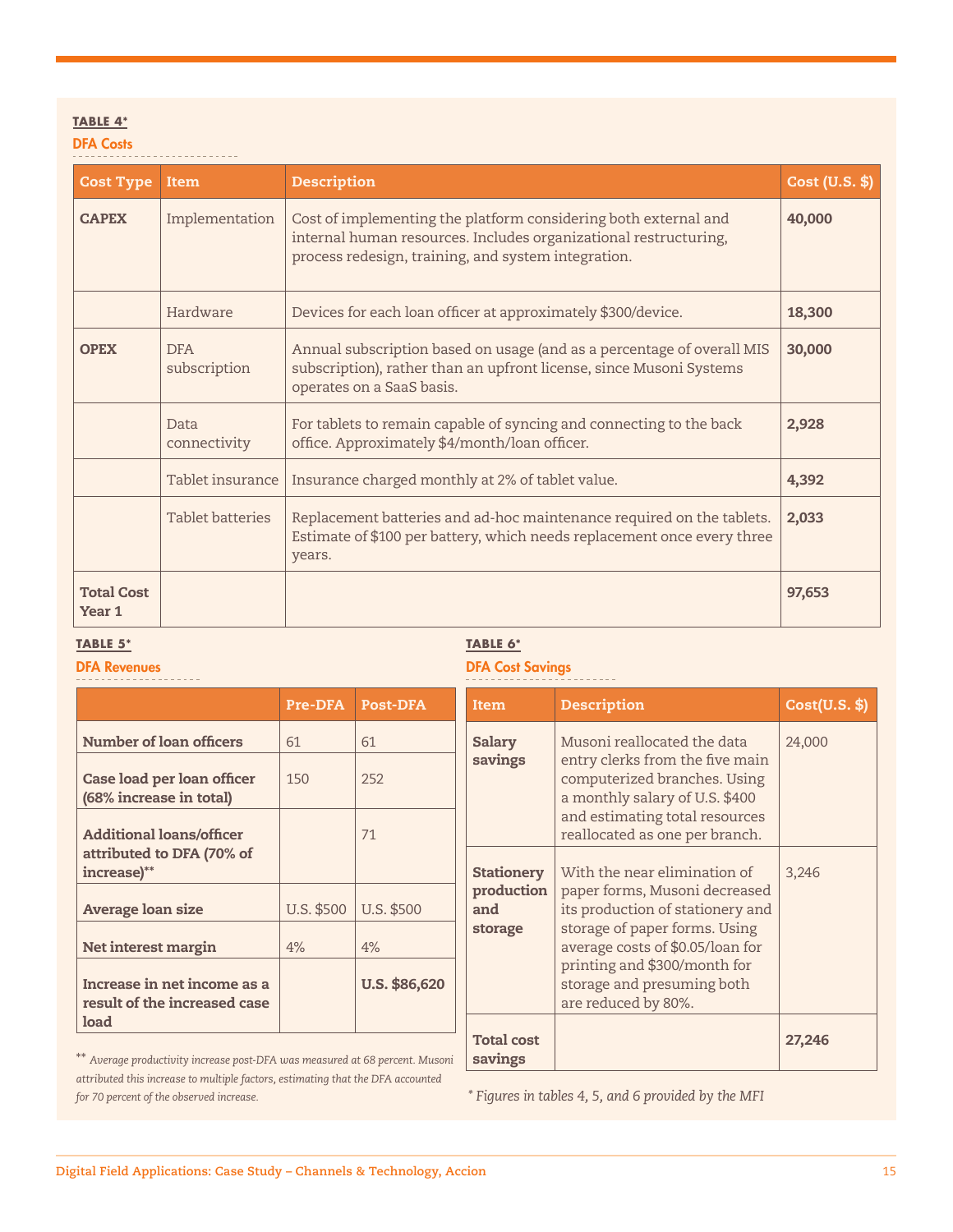# **Next Steps for Musoni**

**6**

**Having successfully transitioned to paperless operations and increased business automation, Musoni is in the early stages of identifying additional DFA functionality, including expansion to new products and advanced data analysis.**

> Musoni has also identified additional business activities made possible by the DFA. For example, there is now a significant quantity of digitally captured data which can be used to build credit scorecards and further automate the credit-decision process in the future.

Additionally, the activities of the credit committee meetings need to be reviewed, perhaps with a sole focus on considering higher-value or riskier loans, as more routine loans become automatically approved or rejected through the DFA while the loan officer is in the field. Musoni is also planning to customize the DFA for individual lending products, which typically requires more extensive data capture and processing and could even necessitate integration with third-party credit bureaus as part of the loan application process. Finally, as Musoni embarks on the journey toward becoming a regulated deposit-taking institution, the DFA will need

to support the introduction and operations of voluntary savings accounts, which will necessitate a detailed review of strategy and business requirements.

Musoni has made much progress since the initial introduction of its DFA, improving customer service and efficiency within the organization. Building on a commitment to continuous innovation, the industry's road ahead will hopefully lead to more stories of success pushing the frontiers of digital financial service.

Musoni's CEO concludes, "We are pleased with the DFA's proven ability to enhance our commitment to 100 percent mobile financial services, offering increased efficiency and transparency in line with our mission. The DFA supports our high standard for industry innovation."